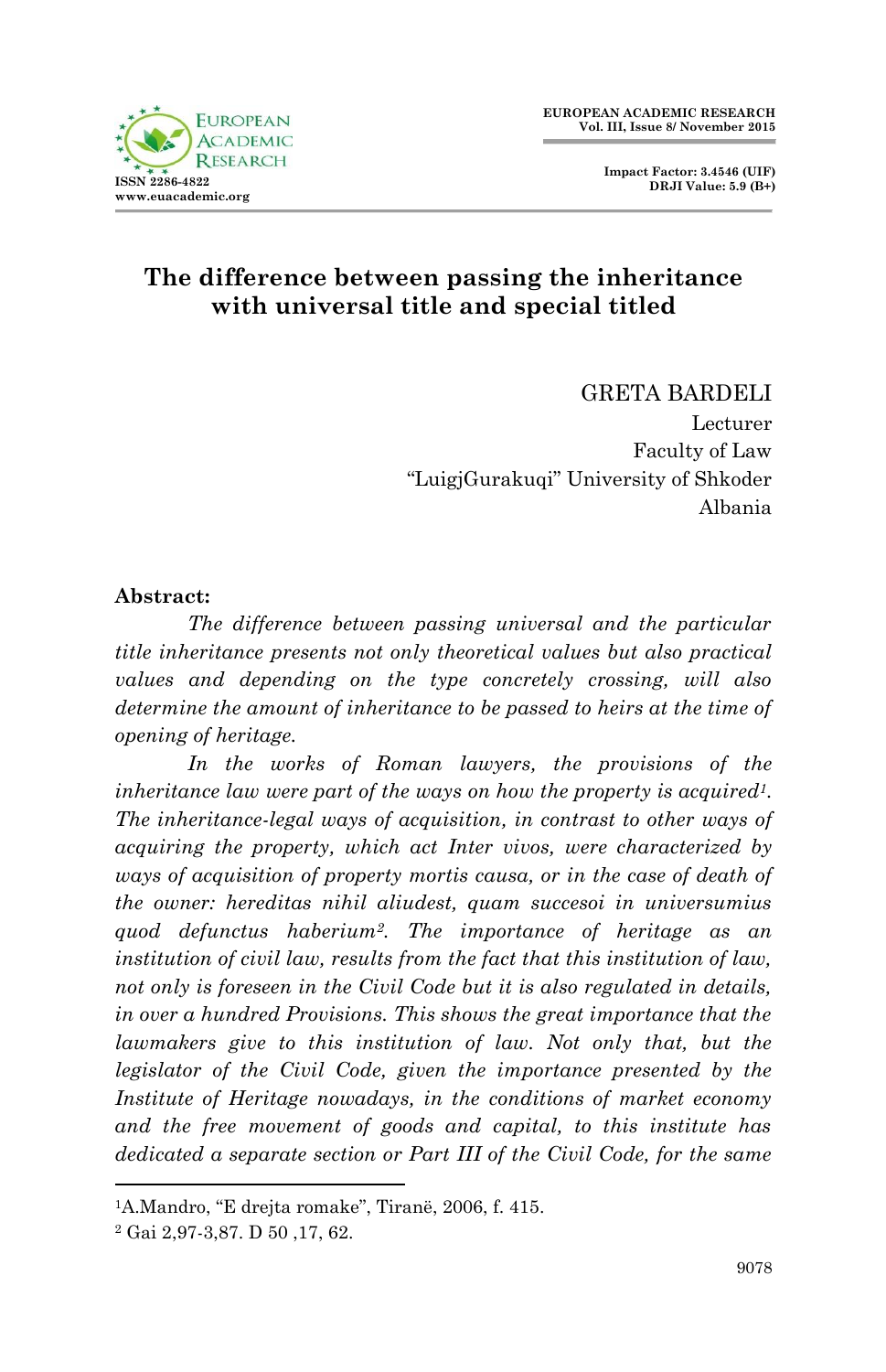#### Greta Bardeli*-* **The difference between passing the inheritance with universal title and special titled**

*importance institutions Property. Even the theory of civil law or legal doctrine treats the heritage as part special provisions of civil rights, which indicates that this is a great institution of great importance not only for legislators, but also for the legal doctrine.*

**Key words**: inheritage, *de cuius, extent of inheritance, universal title, singular title*

In the works of Roman lawyers, the provisions of the law of succession, were part of the methods how property is acquired<sup>3</sup>. Methods for acquiring of inheritance by law, in contrast to other ways of acquiring property, which act *Inter vivos*, were characterized by methods of acquisition of property *mortis causa*, or in the case of death of the owner: *hereditas nihil aliudest, quam succesoi in universumius quod defunctus haberium4*. In other words the inheritance law, is a summary of legal provisions which regulate the law to inherit property with universal or singular title (in case of death of the owner)<sup>5</sup>.

The inheritance law, until the emergence of private law, has not been developed, because the fact of death in the clantribal period had no property-legal repercussions<sup>6</sup>. Conditions and production instruments at the time were owned by the person that find them, who do not die, and the objects of personal use has been buried with the person who had used them.

When the conditions and instruments of production passed into private property of different *paterfamilias* different and when they enter into multiple property relationships, emerged the hereditary right as summary of legal provisions, which should regulate the resolution of property relationship

1

**EUROPEAN ACADEMIC RESEARCH - Vol. III, Issue 8 / November 2015**

<sup>3</sup>A.Mandro, "E drejta romake", Tiranë, 2006, f. 415.

<sup>4</sup>Gai 2,97-3,87. D 50 ,17, 62.

<sup>5</sup>A. Kalia, "E drejta ndërkombëtare private", Elbasan, f. 256.

<sup>6</sup>I. Puhan, "E drejta romake", botimV ,Prishtinë, 1980, f. 405.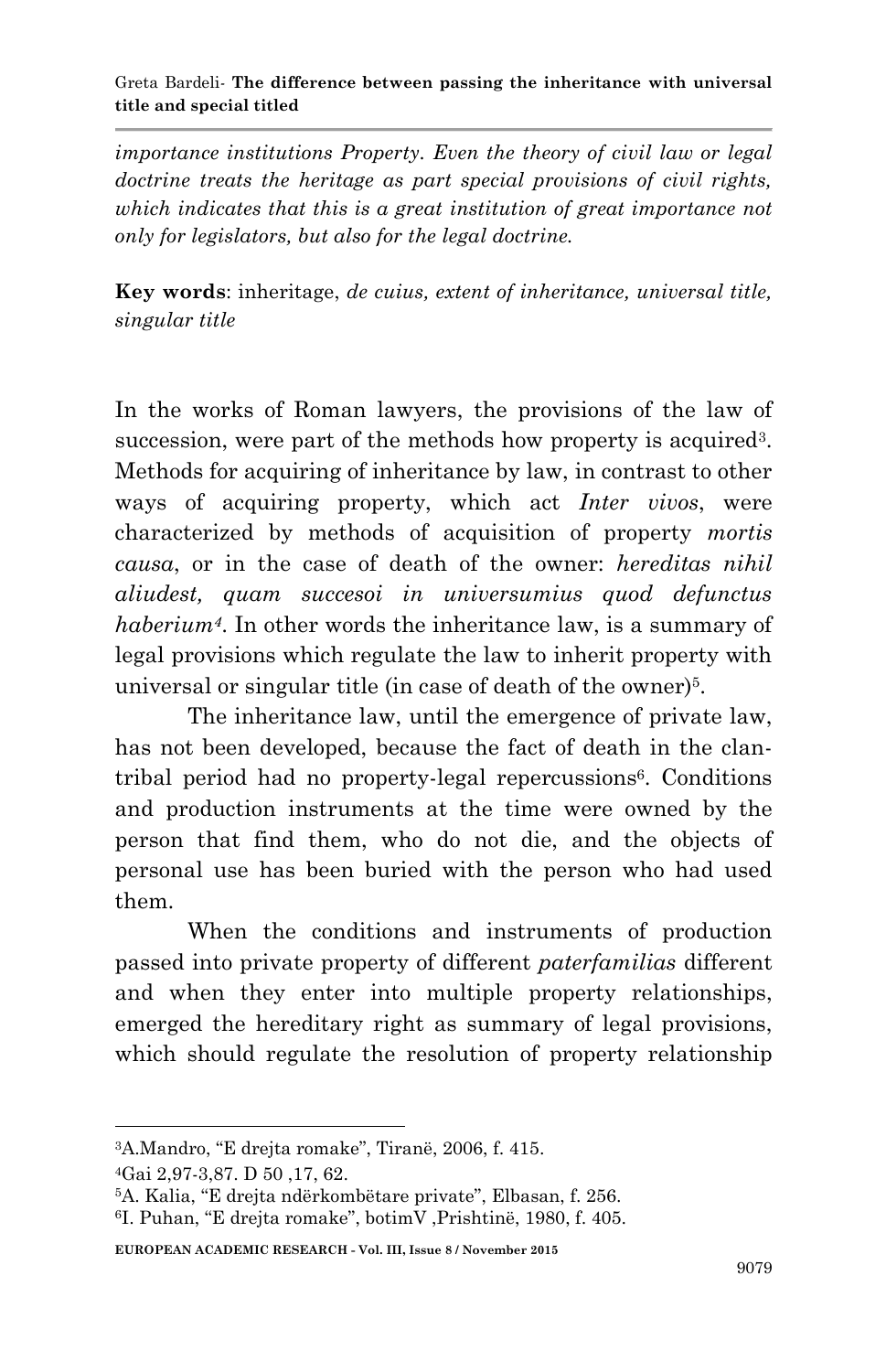connected as alive and whom shall belong the *familia pecuniaque* after the death of *paterfamilias.* 

In our civil legislation, the heritage is known as a derivate of the acquisition of the ownership. Through this, it is realized the transfer of property of a deceased person (testator) to the other persons of his heirs, under the law or under the will of the recent *de cuius*, materialized in the will. The importance of the heritage institution is defined in first by the importance that the private property has in itself<sup>7</sup> . The inheritance, being one of the main ways to acquire ownership, shows the importance that it has in the civil circulation of ownership between persons in a society. It turns out obviously, because the constitution in a special provision, Article 41, second paragraph thereof, has determined heritage as the classical way of acquiring ownership. Thus, Article 41, second paragraph of the Constitution provides:

> "Property may be acquired by gift, inheritance, purchase, or any other classical means provided in the Civil Code".

Constitution as the fundamental law of the state provides only a general norm of declarative character, as the way and the legal conditions that property is acquired by inheritance is regulated by the Civil Code, but the constitution by declaring that the property can be acquired by heredity, shows the great importance featuring the heritage institute as part of civil law.

The importance of heritage as an institute of civil law, results from the fact that this institute of law, not only is foreseen as such in the Civil Code, but it is regulated in details in over a hundred provisions. This shows the great importance that the legislator has given to this institute of law. Not only that, but the legislator in the Civil Code, the importance that heritage institute has nowadays, in the condition of the market economy and the free movement of goods and capital, to this institute has been dedicated a special part of it, part III of the

**.** 

**EUROPEAN ACADEMIC RESEARCH - Vol. III, Issue 8 / November 2015** <sup>7</sup> A. Nuni, L.Hasneziri, "E drejta civile III, Trashëgimia", Tiranë, 2010, f. 7.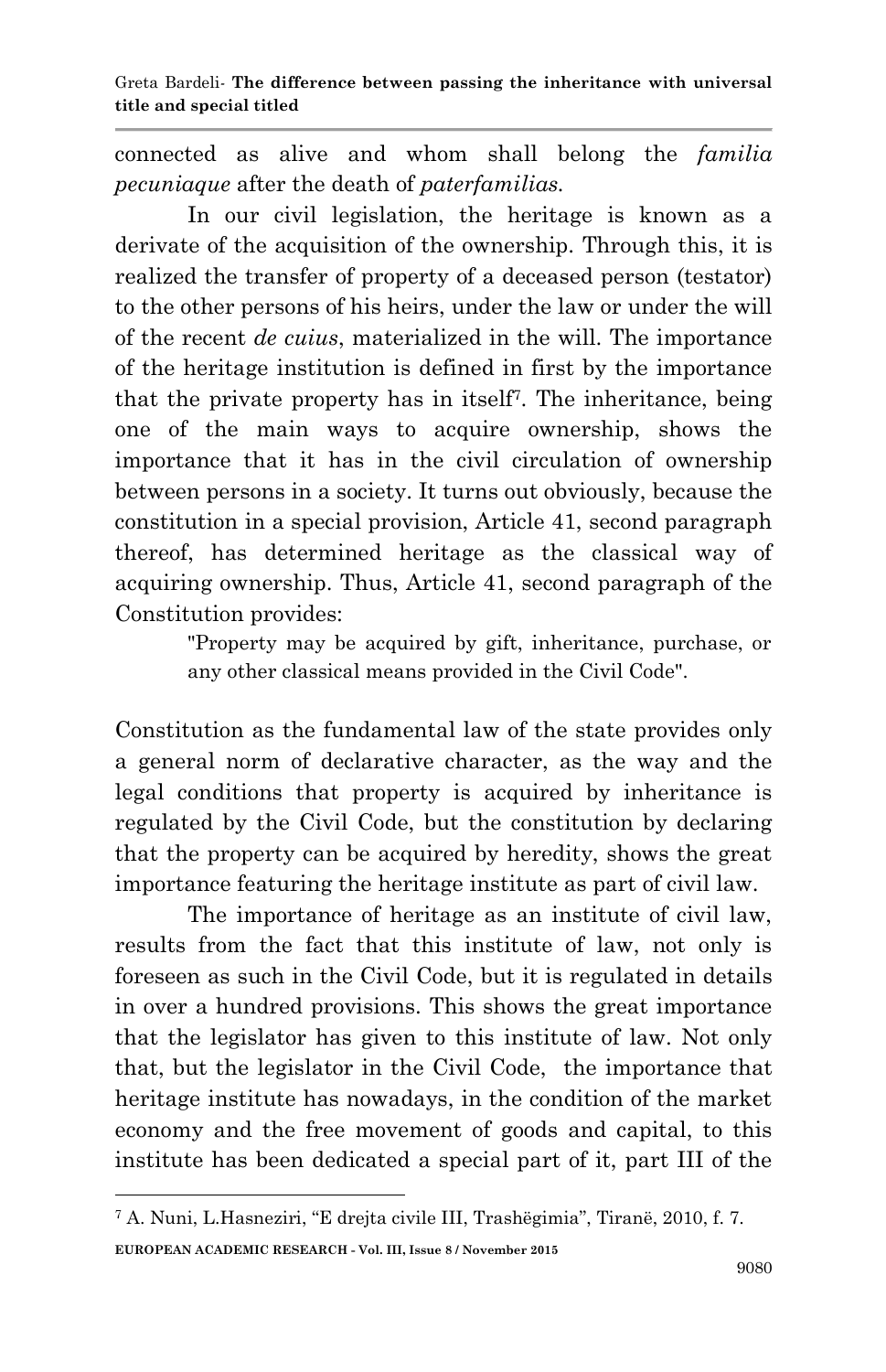Civil Code, making equal in importance to the institute of ownership. Even the theory of civil law or legal doctrine treats it as part of the special legacy of civil rights, which indicates that this institute represents a great importance not only for the legislator, but also to legal doctrine.

# **Development**

**.** 

For the successful arranging of universal or singular heritage property when the owner passed away, there must before seen the following:

> 1. What persons may inherit, or what persons might be heirs of *de cuius*?

2. What constituted the inheritance extent *hereditas*?

3. Which persons were generally capable of universal inheritor's position *(heres)* or the inheritors of some items (singular successor, legatee)?

4) What was *vocation heredum*?

The hereditary – legal relation, was realized when the summoned; who was able to accept the inheritance, when it was necessary declared that acknowledged the heritage. When it came to inheritance which had left the capable testator and when it came to things that could be the subject of inheritance, the successor wins all the rights that previously had *de cuius8*. The successor right acts against all (*ergaomnes*). This right was different from other legal relations with *ergaomnes* effect, only that it creates *mortis causa*, or the case of the death of the testator. All the rights of the inheritor were protected by the hereditary claim or *actiones hereditaria.*

**EUROPEAN ACADEMIC RESEARCH - Vol. III, Issue 8 / November 2015** 8Bionbi "institucione del diritto romano", IV ed, Milano, 1972, 624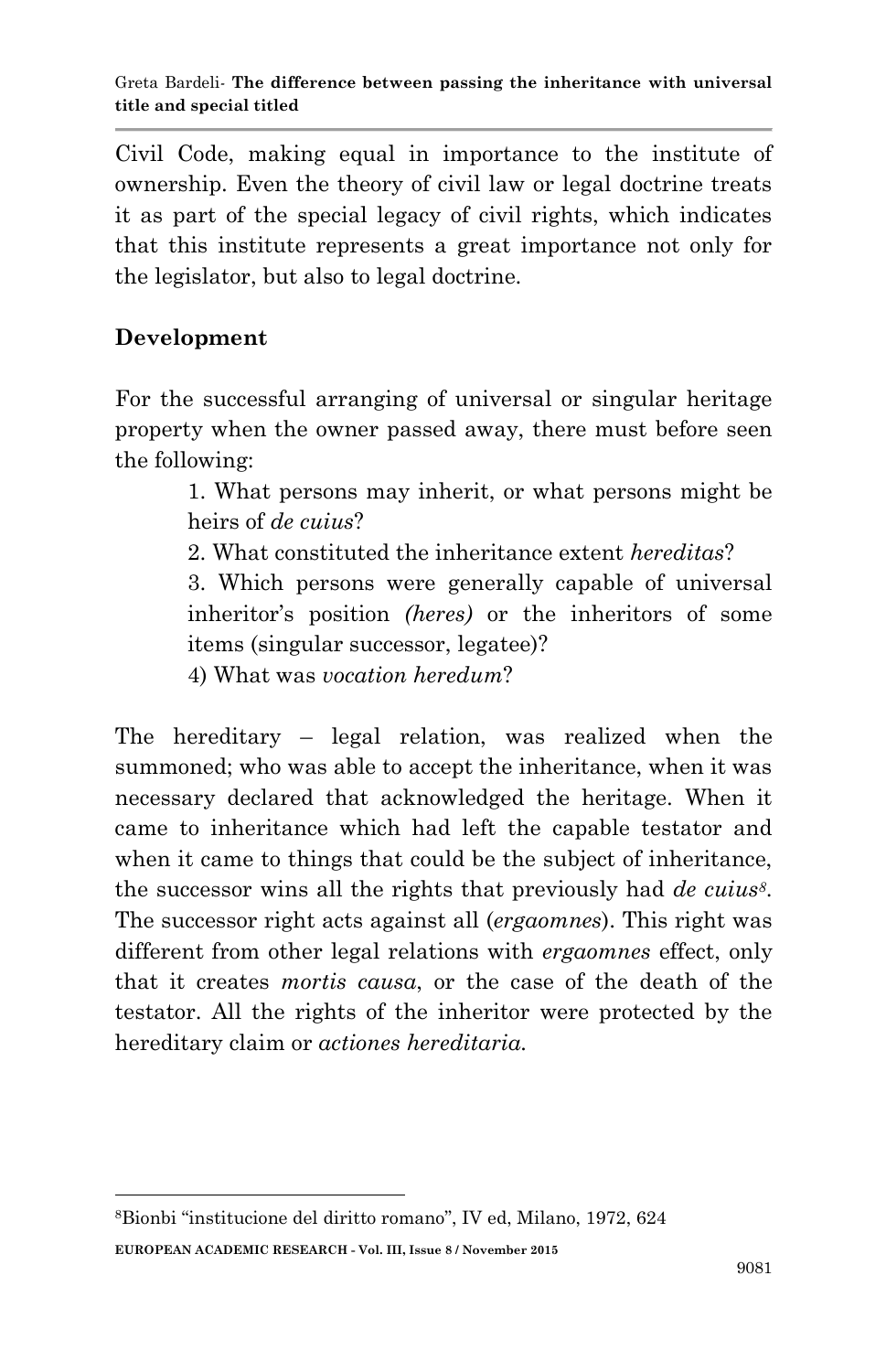#### **Inheritor of the** *de cuius*

The status of being inheritor under certain conditions can be acquired by any person. Before abandoning the Roman law concerning inheritance, it is worth noting that this status could also be acquired by the slaves<sup>9</sup>. To have this status, the person at the time of inheritance (the moment of delegation or the moment of death of *de cuius*), was alive. The only exception to this rule are envisaged for children born after his father's death or descendants of*de cuius*, born after the death of the testator.

For those it worth the Rule: *infans conceptum pro jam nato habetum*, *quotiens de como dis eiusagitur10*. When it can not be proved correctly if the successor was really alive in the moment of the death of *de cuius* when it comes to people who had lost their lives at the same time, it was applied the legal presumption that his father had lived after the death of the infant son while the adult son, had lived after the death of  $father<sup>11</sup>$ . In other cases allegedly they died together, so it can not be considered reciprocal successors.

Even the Legal persons may be granted the status of  $successor<sup>12</sup>$ . Private legal persons can acquire this status under the special privilege, while the state had this right, under the general provisions 13 .

#### *Extent of inheritance*

The extent of the inheritance or *hereditas,* was a stockpile (*universitasiuris*), consisting of all hereditary property rights,

**.** 

**EUROPEAN ACADEMIC RESEARCH - Vol. III, Issue 8 / November 2015**

<sup>9</sup>Ulp. 22,5: servus heredes intituereposumus, nostros cum libertate, alienos sine libertate, communes cum libertatevel sine libertate.

 $10D$  1, 5, 7:

 $11D$  34, 5, 4:

<sup>12</sup> See article 321 of Civil Code 13Seearticle 316 ofAlbania Civil Code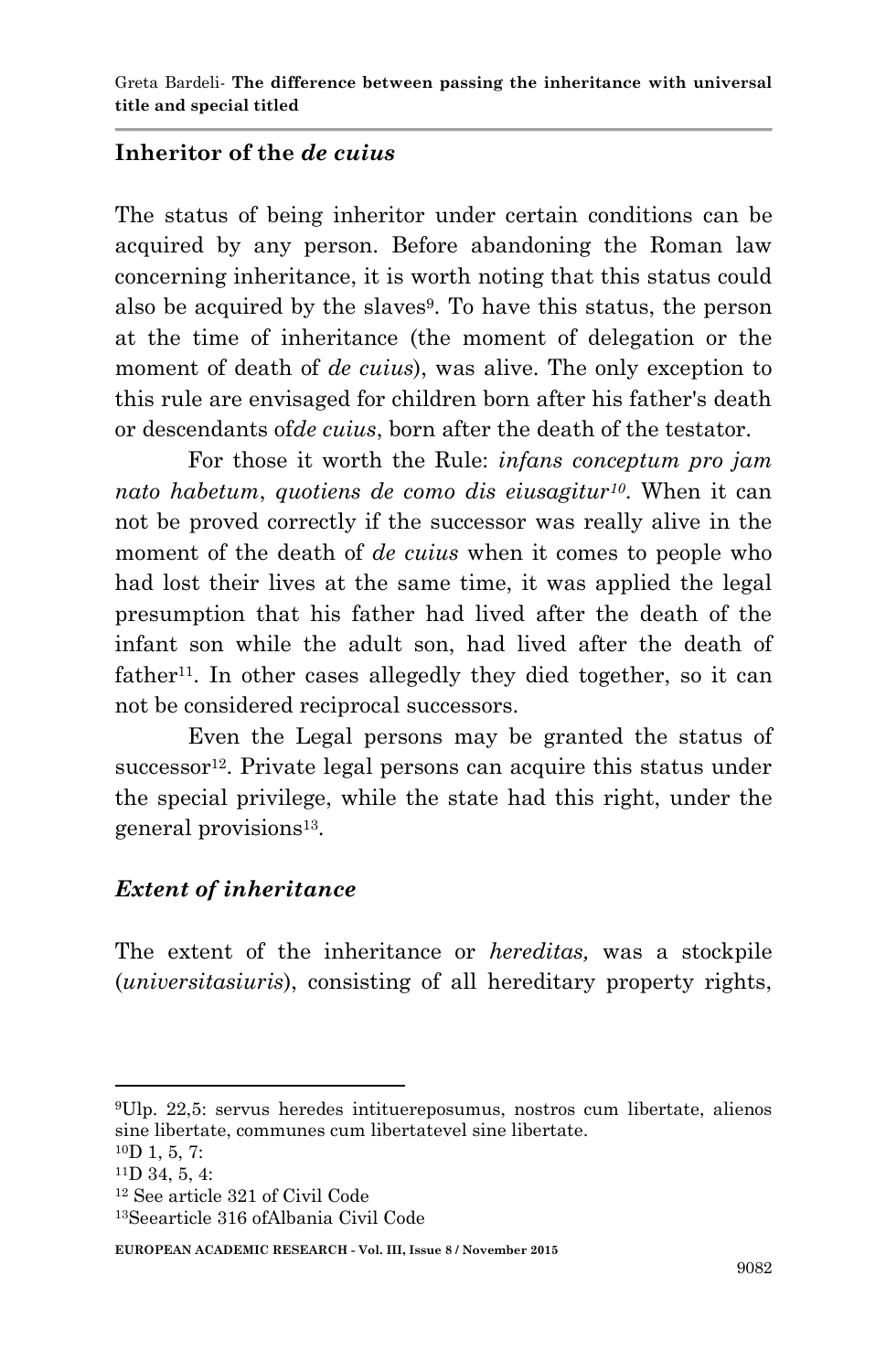which had *de cuius* at the time of death<sup>14</sup>. The extent of the inheritance consisted of all of the decedent's property authorizations, as well as all real rights over foreign items, excluding the personal easements extinguished at the time of death of the testator. The extent of inheritance consisted by binding assets, as well as the obligatory debts, excluding *intuintu personae* debts, which vanished at the time of death of the testator (*intuitu* contracts). Real rights and obligatory hereditary constituted the assets of hereditary extent the obligatory hereditary debts constituted its liability. The difference between the asset and liability value, represents just the extent of the inheritance. Personal and family rights of the testator, can not be subject to the extent of inheritance.

### *Vocatio heredum*

1

After the death of the testator, the extent of inheritance did not belong to any person with hereditary capacity, belonged only to those persons with hereditary capacity, which regularly were called to take the extent of inheritance left by *de cuius*. The call of the successor was left mainly will of *de cuius*, but when *de cuius* had not done this, and when passed the authorization that had by law, it was regulated legally.

In the first case it comes to testamentary inheritance, and in the second it is legal inheritance call. The legal inheritance call is divided in legal provision succession or interstater and imperative inherit or necessary under law. All the mentioned ways served far the call of the universal heirs (*hers*). When it comes to singular inheritage, *de cuius* has appointed by will or by law or Roman codicil or informal expression of the desire of the last *(fideikomis)*. If the testamentary heir has a particular title, he is entitled only to the specific property specified in his will in favor and no right

<sup>14</sup>N.Biçoku "E drejta e trashëgimisë në Republikën e Shqipërisë", Tiranë,1997, f. 58.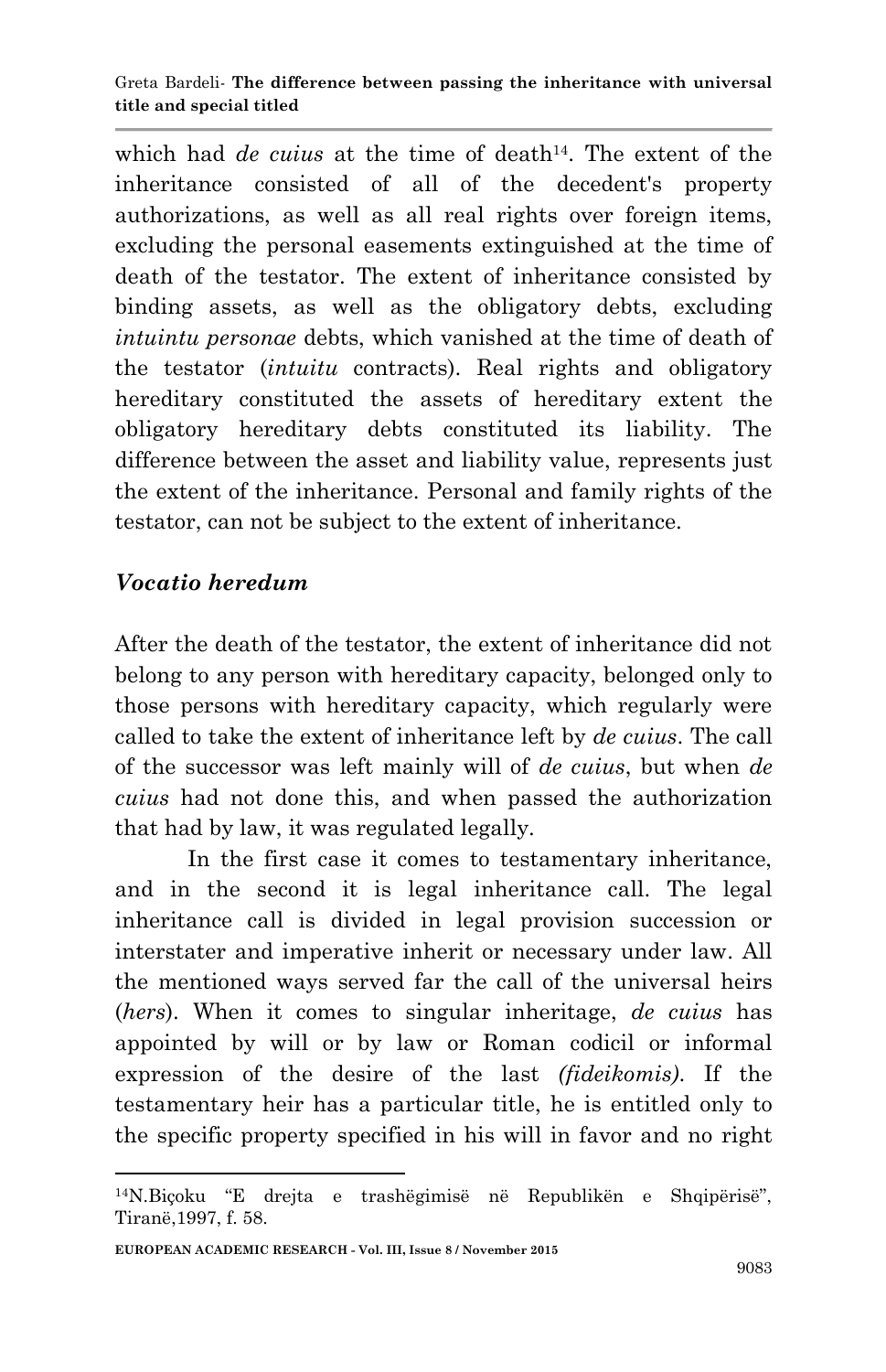over the rest of the hereditary of testament. If at the time of opening of the will15, the concrete wealth, which is disposed in favor of testamentary heir with particular entitled, for various reasons, it is not owned by the testator or absent, the particulars heir can not ask anything else of the inheritance, and is considered that the will for this part does not exist.

Such an attitude is held by the United Chambers of the Supreme Court decision unifying No. 1, dated 24.03.2005, which with the above decision unify the judicial practice in this way:

> ... Based on the foregoing the United Chambers arrive in the unifying conclusion that only universal heirs or universal titled are eligible to take advantage of the material elements, which *de cuius* has not explicitly provided in the will. Only they can benefit rights (items) that are obtained after the drafting of a will that exist in the testator at the time of opening of succession and on the other hand, also have an obligation to meet *intra vires hereditatis* in the limits of the inheritance, the obligations encumbering the inheritance. As above, to bring logical conclusion that only in the case of universal heritage, includes those legal relations, the existence of which was not known by the testator.

In contrast heir entitled to special title (legatee) has a limited right that relates to items or rights stipulated in the *testament singuli*, and therefore changes in the hereditary ascertained at the time of opening of the inheritance are not reflected in their title ... "16. Given the unifying attitude held by the United Chambers of the Supreme Court shows that a person, will be considered as a legate, not only when we are faced with legacy provided for in Article 384 of the Civil Code, on the basis of

1

<sup>15</sup>Article 318 Civil CodeofRepublicofAlbania

<sup>16</sup>Vendim Unifikues të Kolegjeve të Bashkuara së Gjykatës së Lartë, nr.1 dt.24.3.2005.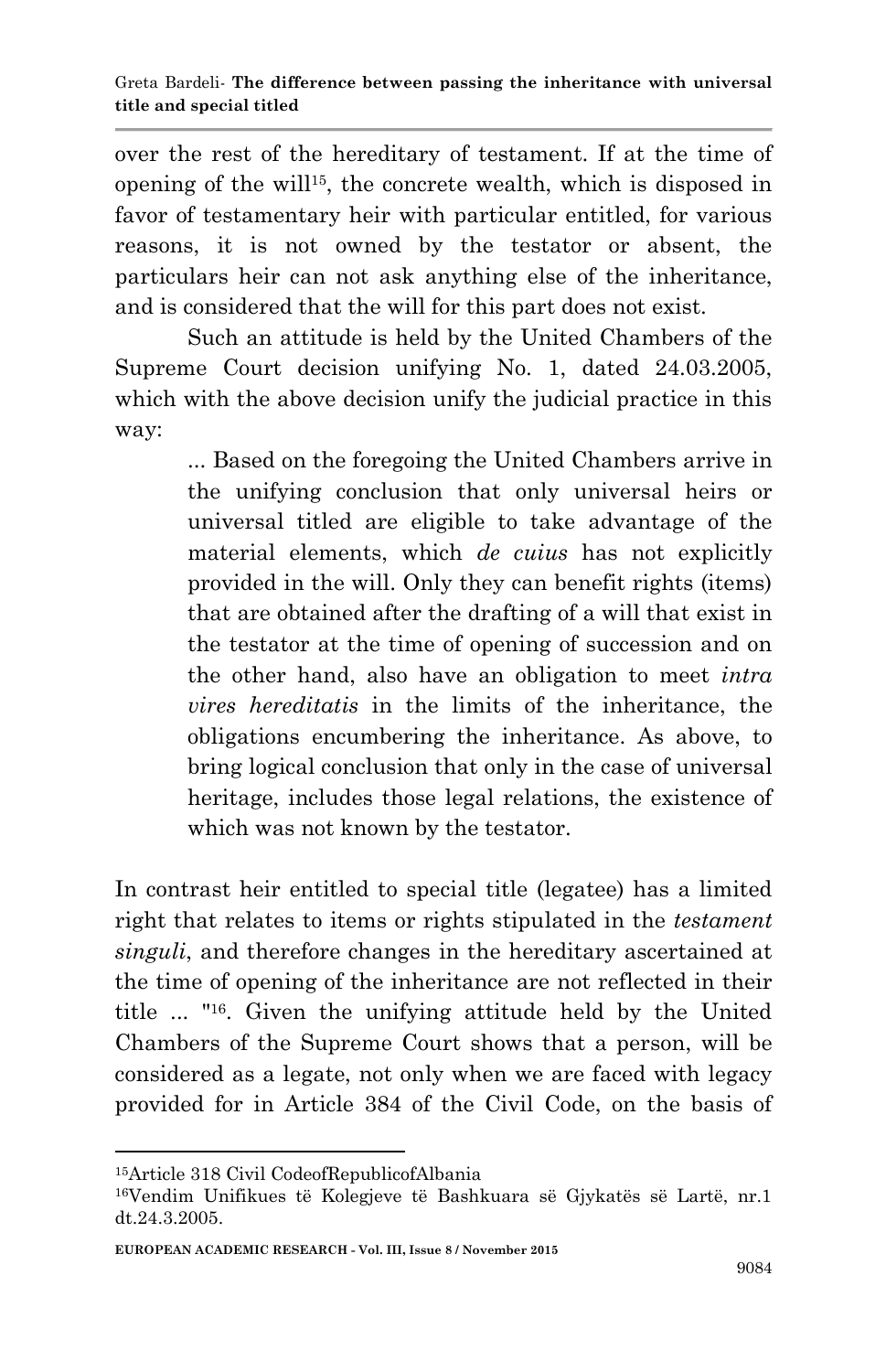which the testator assigns one or several heirs testamentary to give one or several legal heirs and when the testator has no heirs of three innings, to give every person a pecuniary gain by inheritance, without making the latter, heirs, but when the testator has disposed in favor of one or several persons certain inherited tangible and individualized assets.

# **Conclusion**

As we explained above, it turns out that our legislation has accepted the institute of heritage, as a way of gaining derived property, the meaning of which is given in Article 316 of the Civil Code:

> Inheritance is a transfer by law or by will of property (inheritance) of a deceased person to one or more persons (heirs), according to the rules set out in this code.

By the understanding that gives this provision to Heritage it shows that by inheritance is made the universally transition or transfer of a property rights of *de cuius*, to one or more persons in two ways, according to legal provisions we are before the case of inheritance law and the will, and the case of testamentary inheritance. The determination above shows that inheritance, be it legal or testamentary, the transfer of wealth is done with universal title and particular title. The difference between transfer with universal title and particular of the hereditary property, represents not only the theoretical value but also practical value and depending on the particular type of transition, will determine the amount of inheritance, which will "was passed to heirs in time of the opening of the inheritance.

If the heir has been acquired with particular title the inheritance, by determining that he will receive only one or a few items or specific rights of the inheritance, he has the right to ask only those items or rights, at the time of opening inheritance opening not objects or other rights that may exist in